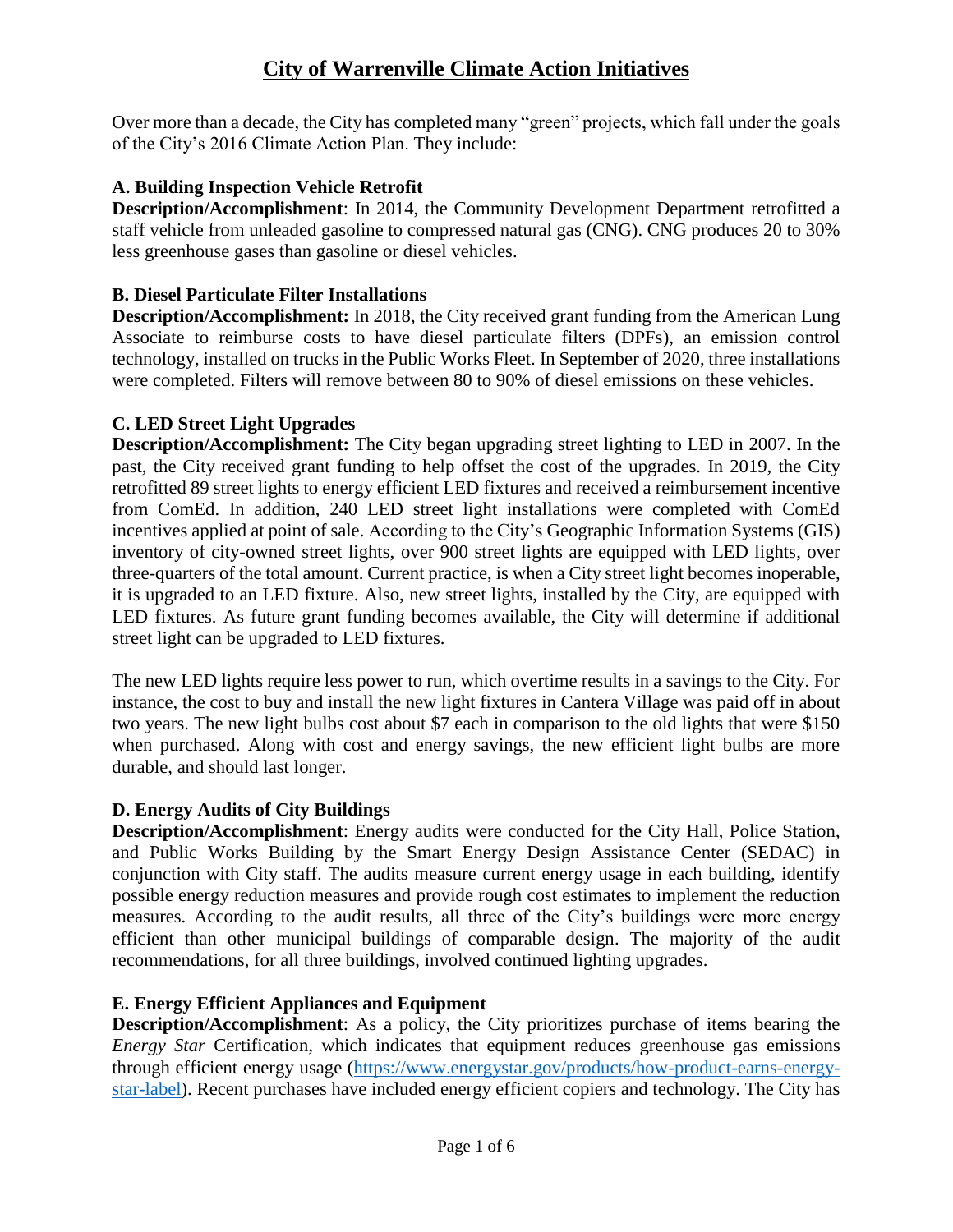also moved away from purchasing equipment powered by two-stroke, gasoline engines, including snow throwers and weed trimmers. According to the Environmental Protection Agency (EPA), "A typical string-trimmer is powered by a two-stroke gasoline engine that has a hydrocarbon (HC) emission rate approximately six times that of the typical four-stroke mower engine." [\(https://nepis.epa.gov/Exe/ZyPURL.cgi?Dockey=P100GDP7.TXT\)](https://nepis.epa.gov/Exe/ZyPURL.cgi?Dockey=P100GDP7.TXT).

**Description/Accomplishment**: The Public Works Department installed solar-powered lighting for specific signage, when applicable. Some examples include the City entrance signs (north and south Illinois Route 59), the Batavia Road and Williams Road pedestrian crossing signs, and the various school speed limit signs around the community. The Warrenville Police Department purchased solar-powered speed trailers, equipped with solar panels to supplement its energy usage.

### **F. Water Reduction**

**Description/Accomplishment**: The City has continued to reduce water usage across the entire organization. Public Works staff have installed low-flow plumbing fixtures and faucet sensors in restrooms in Public Works, City Hall, and the Police Station. The City has also installed a water bottle filling station, at the Public Works Building, to help reduce water usage and waste from discarded plastic bottles.

### **G. Municipal Electrical Aggregation Program**

**Description/Accomplishment**: In August 2012, the City implemented an electrical aggregation program. The program allowed the City to buy electricity from suppliers other than ComEd on behalf residents and small businesses by soliciting competitive bids from suppliers on behalf of the entire community. The City receives 100% renewable energy, from a supplier, for the entire community. All Warrenville residents and small business are automatically enrolled, unless they opt-out.

At the July 6, 2020, City Council meeting, Council approved a one-year agreement with Eligo for electric aggregation while staff evaluate an alternative energy program. The alternative program includes a rate match with ComEd, the option to elect 100% green energy, and an option to receive an annual civic contribution during the term of the agreement. Although this program would not offer savings on the rate to the consumer, it would remove the risk of paying more than the ComEd rate for supply.

# **H. Utilization of Natural Plantings**

**Description/Accomplishment**: The City has promoted the use of natural plantings (plant species), along with rain gardens and bioswales, to help improve water quality, reduce runoff, beautify the community, and help local wildlife. The City's Climate Action Plan promotes the planting of native trees, prairie plants, and grasses to promote biodiversity.

#### **I. Green Infrastructure**

**Description/Accomplishment**: In 2007, the City installed permeable pavers along a one mile section of Warrenville Road, between Butterfield and Batavia Roads in order to direct rainfall away from storm sewer systems and back into the natural ecosystem. Unfortunately, the Warrenville Road permeable paver system has not functioned as originally presented due to the compaction of the underlying supporting layers beneath the pavers along Warrenville Road,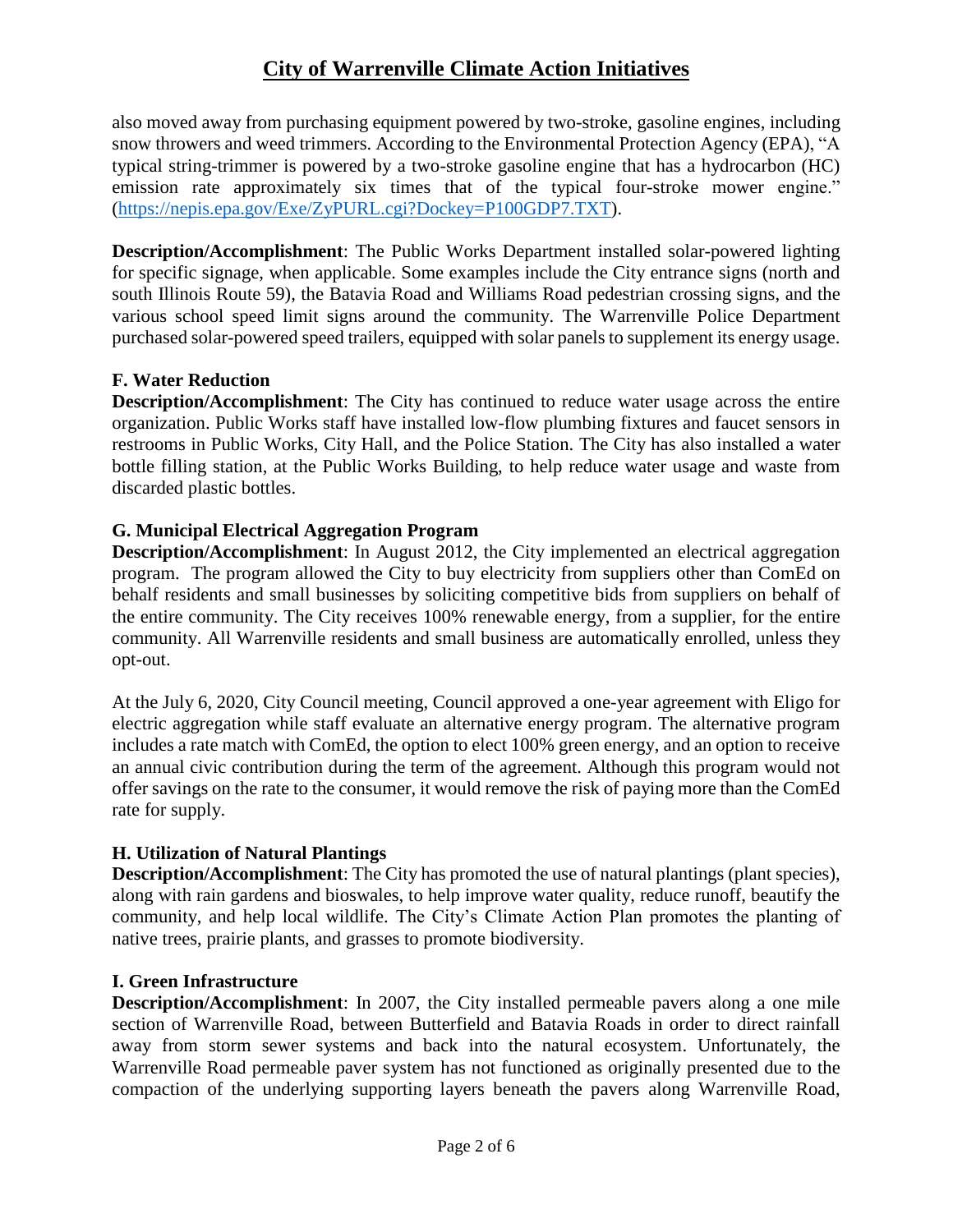causing drainage and ponding issues, and was resurfaced in 2019. The project also included permeable paver parking along Warrenville Road. Utilizing permeable pavers for parking, has been an effective utilization of the permeable paver system for the City.

In summer 2018, the City completed the conversion of parking along Warren Avenue, in proximity of the Police Station, from asphalt to permeable paver parking.

# **J. Building Code Updates**

**Description/Accomplishment**: In 2017, the City of Warrenville adopted the 2015 International Building Codes published by the International Code Council (ICC), which includes updated provisions for renewable energy, including solar photo voltaic (SPV) and solar thermal systems (STS). The adopted codes streamline and encourage the adoption of alternative energy usage. SPV and STS systems reduce overall energy consumption. The 2015 codes also includes the Energy Conservation Code with Illinois amendments.

# **K. Tree Planting**

**Description/Accomplishment**: The City maintains a Parkway Tree Program, which gives residents the opportunity to purchase a parkway tree as part of its commitment to reforestation in Warrenville. Also, ash trees in the City's right of way, which are damaged by the Emerald Ash Borer, are replaced, free of charge, for residents.

# **L. City Advisory Commissions and Certifications**

**Description/Accomplishment**: in 2006, the City Council established two advisory commissions to address issues related to climate change; the Environmental Advisory Commission (EAC) and the Bicycle and Pedestrian Advisory Commission (BPAC). The EAC promotes programs and initiatives geared towards enhancing environmental awareness within the city, among other things. The BPAC encourages bicycle commuting and walking in lieu of motorized transportation, among other things. Both organizations hold various events throughout the year that reflect the City's commitment to green initiatives.

EAC holds an Arbor Day event in late April, at which free tree saplings are given away to encourage tree planting around the community. BPAC promotes a bike and walk to school event, at local schools, in April and October. BPAC organizes an annual Bike Rodeo in May to provide education on bicycle safety and encourage bicycling for commuting as well as recreation. About a dozen bicycles are given away through a drawing for all attendants.

The City of Warrenville is designated as a Tree City USA by the Arbor Day Foundation and has held that designation for the past 30 years. The certification provides recognition of the City's efforts in promoting a healthy, sustainable urban forestry program.

The City is designated a Bicycle Friendly Community (BFC) by the League of American Bicyclists. The BFC certification provides a roadmap to promote and improve bicycling issues in the community.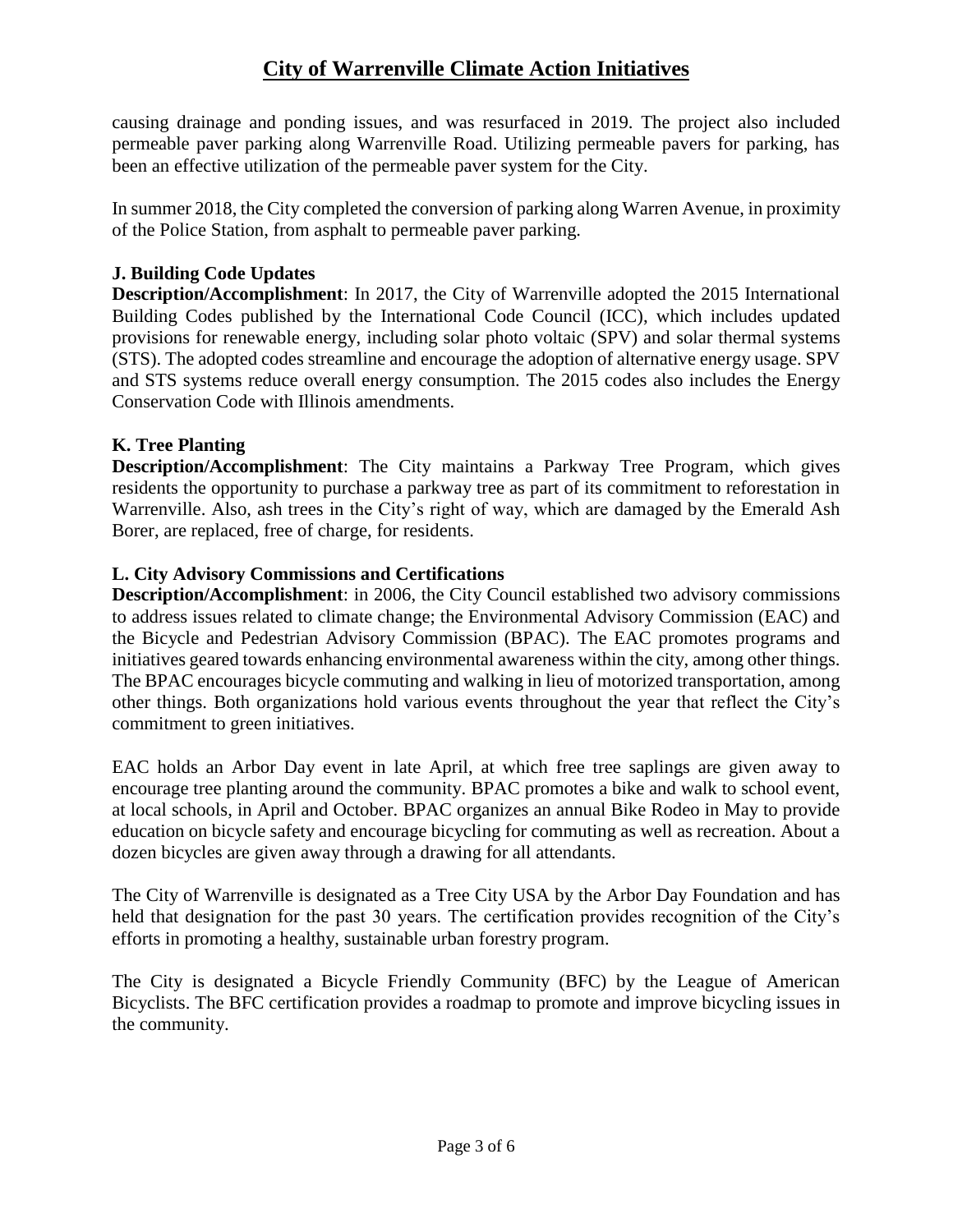#### **M. Interior and Exterior LED Lighting in City Buildings**

**Description/Accomplishment**: The City has prioritized retrofitting high-wattage lighting to energy efficient LED lighting. Interior lighting projects completed to date include the upgrades of the vehicle storage and salt shed areas at the Public Works Building, the records office and the sergeant/detective areas at the Police Station, Warrenville City Museum, and the Gallery Conference Room at City Hall. Additional exterior lighting projects to reduce energy usage include upgrades at Cerny Park, Veterans Memorial, Bob Walters Commons, City Gazebo, Warrenville City Museum, Public Works Building, and City Hall.

**Description/Accomplishment**: The City received grant funding in 2010 to retrofit approximately 144 florescent lights to T-8 lights at the Public Works Building and Community Development Department at City Hall. T-8 lights use approximately 35% less energy than standard fluorescent lights. The same grant funding also paid for the upgrading of 39 high-bay light fixtures in the Public Works garage area to more efficient fluorescent fixtures.

#### **N. Salt Reduction Measures**

**Description/Accomplishment**: The Public Works Department works to reduce the amount of salt used during inclement weather events. Currently, only minimal salting occurs on roads during inclement weather events; with city crews primarily responding after the conclusion of the weather event. Also, the Public Works Department utilizes a mix of beet juice and salt brine, to pre-wet the road salt, which helps reduce the volume of salt required during a weather event. Staff regularly attend an annual deicing workshop that is hosted by the DuPage County. The annual workshop covers approaches and methods for deicing and snow removal on public roads, with the intent to reduce the amount of salt that makes it into area streams and rivers, to improve water quality.

#### **O. High Efficiency HVAC and Building Equipment**

**Description/Accomplishment**: In the spring of 2021, a high efficiency HVAC system was installed at the Police Station, replacing a 20 year old system. Programmable thermostats were installed in the City Hall, Police Station, and Public Works Buildings. The thermostats allow the City to reduce energy usage during non-work hours. Some purchases have included highefficiency water heaters at Cerny Park, City Hall, the Public Works Building, and Police Station.

Building material upgrades include the installation of energy-efficient insulation at Cerny Park and the Police Station, and a cool (white membrane) roof at the Police Station. According to the US Department of Energy, "A cool roof is one that has been designed to reflect more sunlight and absorb less heat than a standard roof." [\(https://www.energy.gov/energysaver/energy-efficient](https://www.energy.gov/energysaver/energy-efficient-home-design/cool-roofs)[home-design/cool-roofs\)](https://www.energy.gov/energysaver/energy-efficient-home-design/cool-roofs).

#### **P. Occupancy Sensors**

**Description/Accomplishment**: Occupancy sensors have been installed in City Hall, Police Station, and Public Works building. The sensors save electricity by turning off lighting in unoccupied areas of the building. In 2010, grant funding was received for the installation of the sensors in the Public Works Building and Community Development Department (City Hall).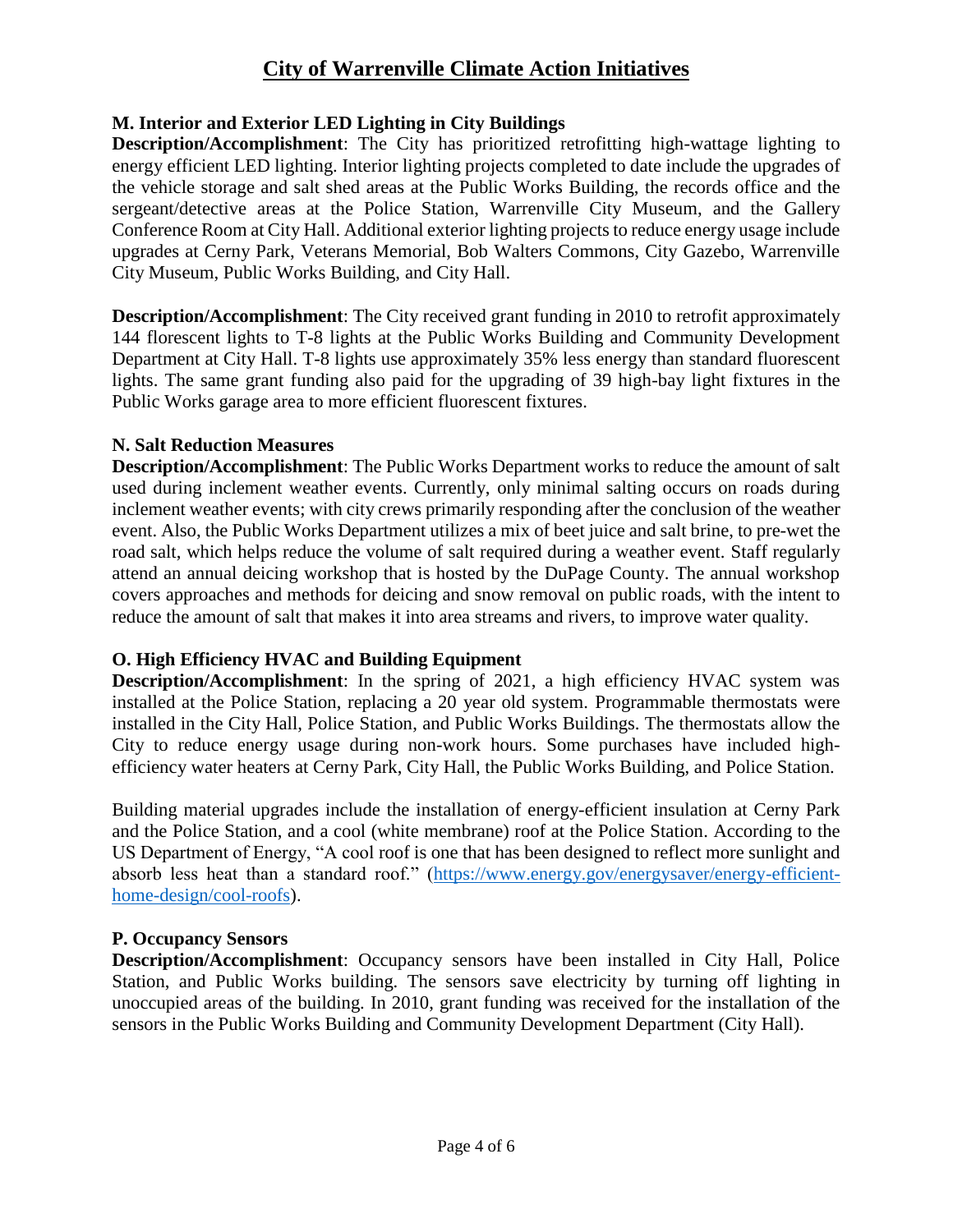# **Q. Waste Reduction**

**Description/Accomplishment**: The City attempts to reduce waste and recycle as much as possible. Comprehensive residential solid waste, recycling, and yard waste pickup is provided by Waste Management under the City's franchise agreement.

# **R. Prescription Drug Recycling Drop Box**

**Description/Accomplishment:** In 2017, the Police Station installed a prescription drug recycling box in the lobby. The box was provided by a grant from the DuPage Foundation and residents may place unwanted medications in the drop box during regular lobby hours.

# **S. Public Recycling Events**

**Description/Accomplishment:** The Police Department holds a yearly shredding event every May. In 2018, electronics recycling was added as an additional service. The event gives residents the opportunity to recycle items such as computers, modems, routers and office equipment, among other things.

# **T. Private Solar Permit and Development Prioritization**

**Description/Accomplishment:** In 2018, the City Council endorsed the prioritized review and processing of development applications that include solar installations. The policy statement is as follows, "In support of the goals of its 2015 Strategic Plan and 2016 Climate Action Plan, the City Council hereby directs the Community Development Department staff to allocate their time and direct their efforts in a manner whereby they prioritize the review and processing of those building permits and development applications that are most likely to result in the construction of solar installations in the City of Warrenville."

# **U. Mosquito Larvicide Program**

**Description/Accomplishment:** The City ceased a mosquito abatement program in 2000, following an advisory referendum on raising property taxes to pay for the spraying. City also was responding to some residential concerns about the potential health risks posed by the chemicals that are used during the spraying process. Further, the effectiveness of spraying pesticides is very limited since Warrenville is surrounded by very large open spaces, including several forest preserves and Fermilab. In 2018 the City began a city-wide larviciding program in the summer of 2018. The program involved larviciding catch basins in the public right of way.

# **V. Herbicide Application Reduction**

**Description/Accomplishment:** In 2003, the City decided to stop using herbicide (weed killers) on City-owned properties. An exception is made when specific applications are needed to kill invasive weeds prior to the installation of new natural plants, rain gardens, or other natural features. The reduction in herbicide usage creates cleaner air, reduces water pollution and benefits wildlife. It also creates child safe parks and public grounds for the community to enjoy.

# **W. Battery Recycling**

**Description/Accomplishment:** In 2011, the City's Environmental Advisory Commission began a battery recycling program. The program allows the public to recycle dry-cell type batteries at drop-off boxes located at City Hall. The batteries are disposed of in an environmentally friendly